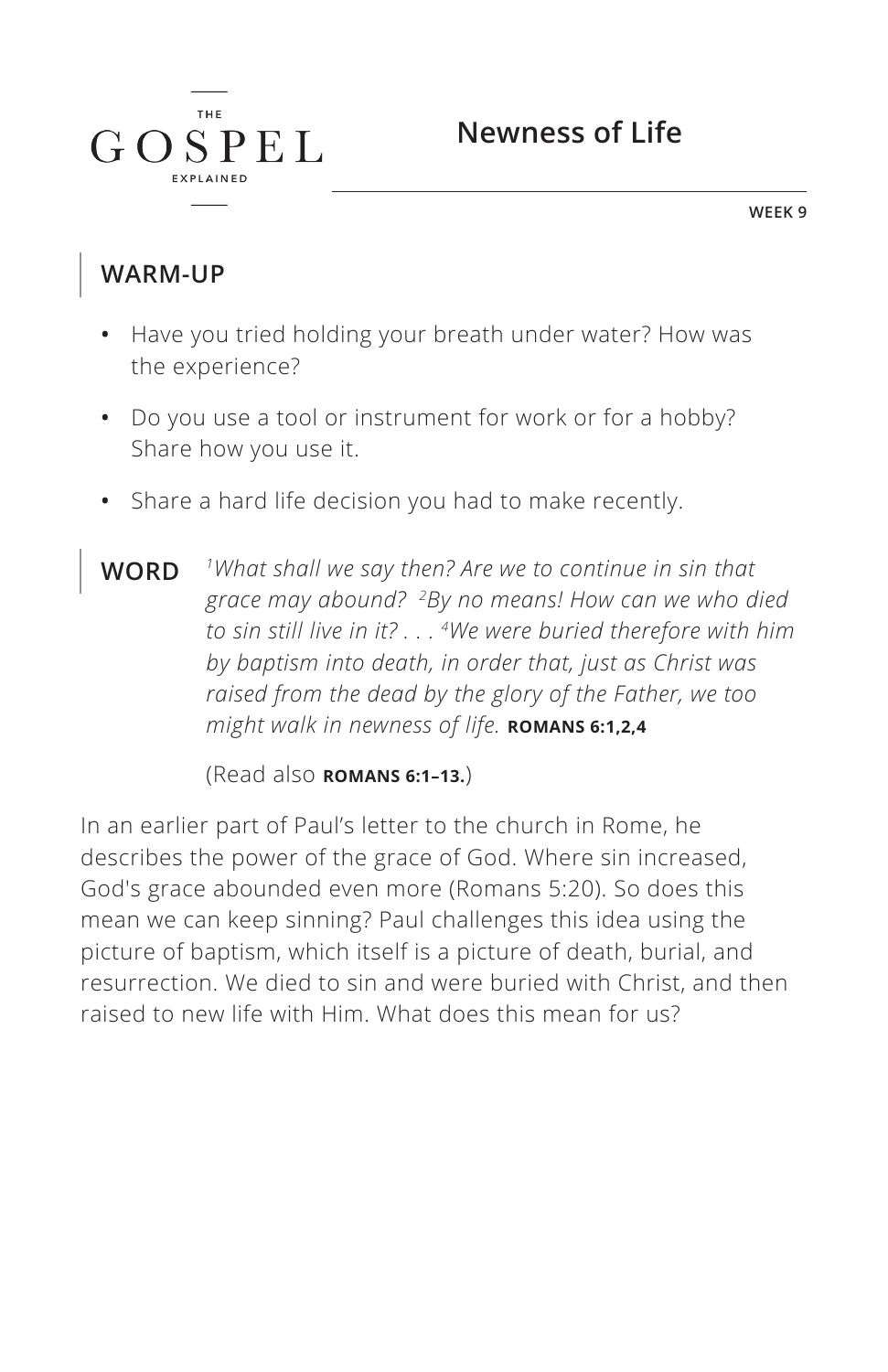## **1 Consider yourself alive in Christ.**

*So you also must consider yourselves dead to sin and alive to God in Christ Jesus. ^***ROMANS 6:11**

(Read also **ROMANS 6:5-11.**)

Because we are united with Christ in His death and resurrection, our old, sinful selves have already died with Him. This frees us from the power of sin. When we consider ourselves dead to sin, we no longer focus on struggling with sin. Instead, we are alive in Christ and rely on the grace He gives us. How has this new life in Christ changed the way you live?

# **2 Let Christ reign in your life.**

*Let not sin therefore reign in your mortal body, to make you obey its passions. ^***ROMANS 6:12**

Because we died to sin, we are no longer governed by it. Instead of allowing sin to direct our decisions and actions, our response must be to let Christ reign in our lives. We should put our trust in Him, submitting and yielding to Him and allowing His grace to transform all the areas of our lives. Share a time you deliberately allowed Christ to govern your decisions and actions.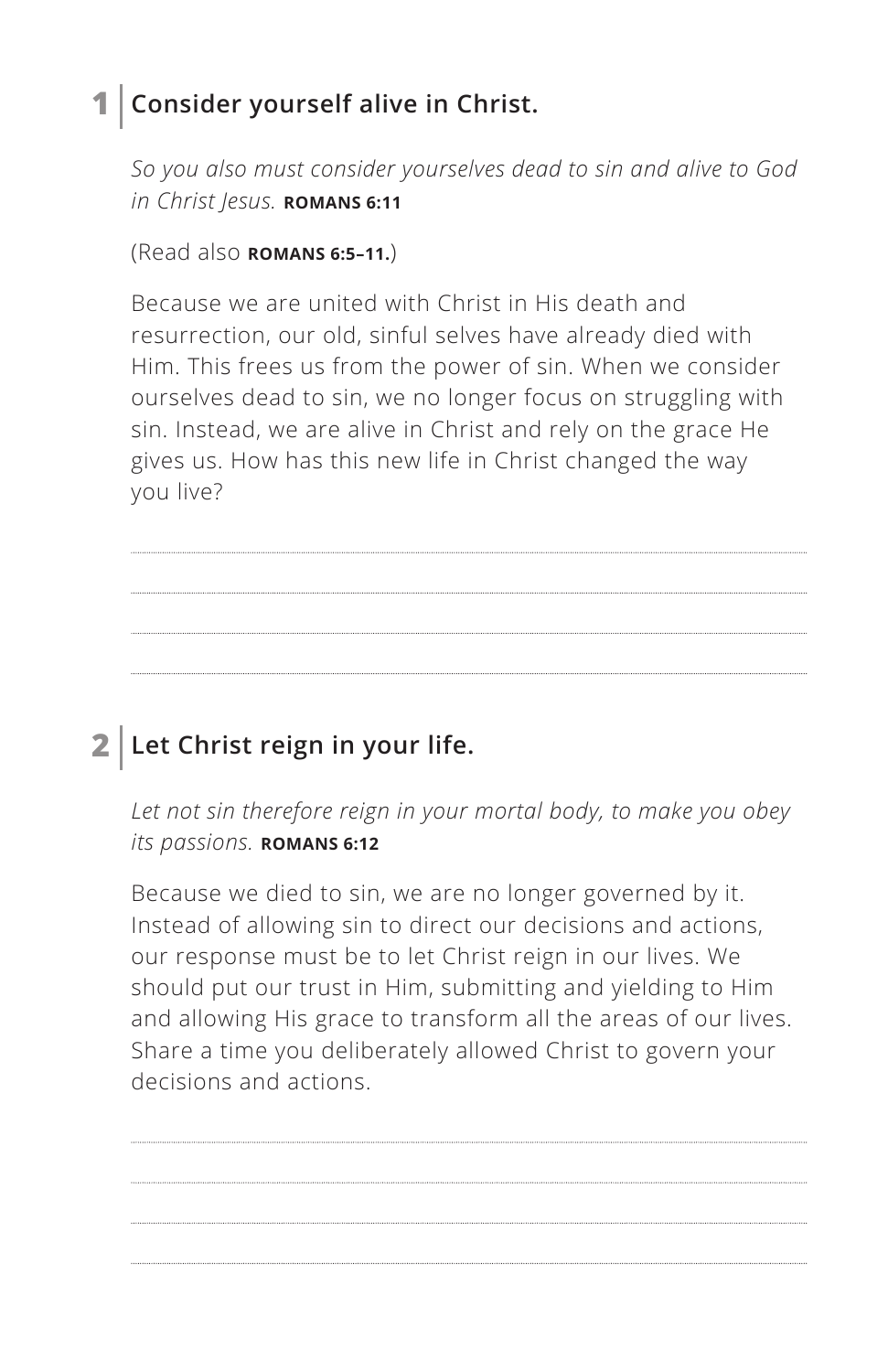### **3 Present yourself to God as an instrument of righteousness.**

*Do not present your members to sin as instruments for unrighteousness, but present yourselves to God as those who have been brought from death to life, and your members to God as instruments for righteousness.* **ROMANS 6:13** 

Instruments are tools used by a skilled person, like a surgeon or a musician, to accomplish a goal. Since we have already died to sin and have been made alive with Christ, we are no longer to deliberately offer our bodies for sinful purposes. Rather, as people who have been given a new life by God, we are to present ourselves to Him to be His instruments for righteous purposes. In what ways have you presented yourself to be an instrument for God's purposes?

# **APPLICATION**

- **•** Have you put your faith in Jesus Christ so that you may have new life in Him? Ask someone to pray with you to experience this new life today.
- **•** Is there an area of your life over which you have not yet allowed Christ to reign? In what way can you surrender this area of your life to Him this week?
- **•** How can you, as an instrument of God's righteousness, demonstrate and declare the gospel to your family and friends this week?